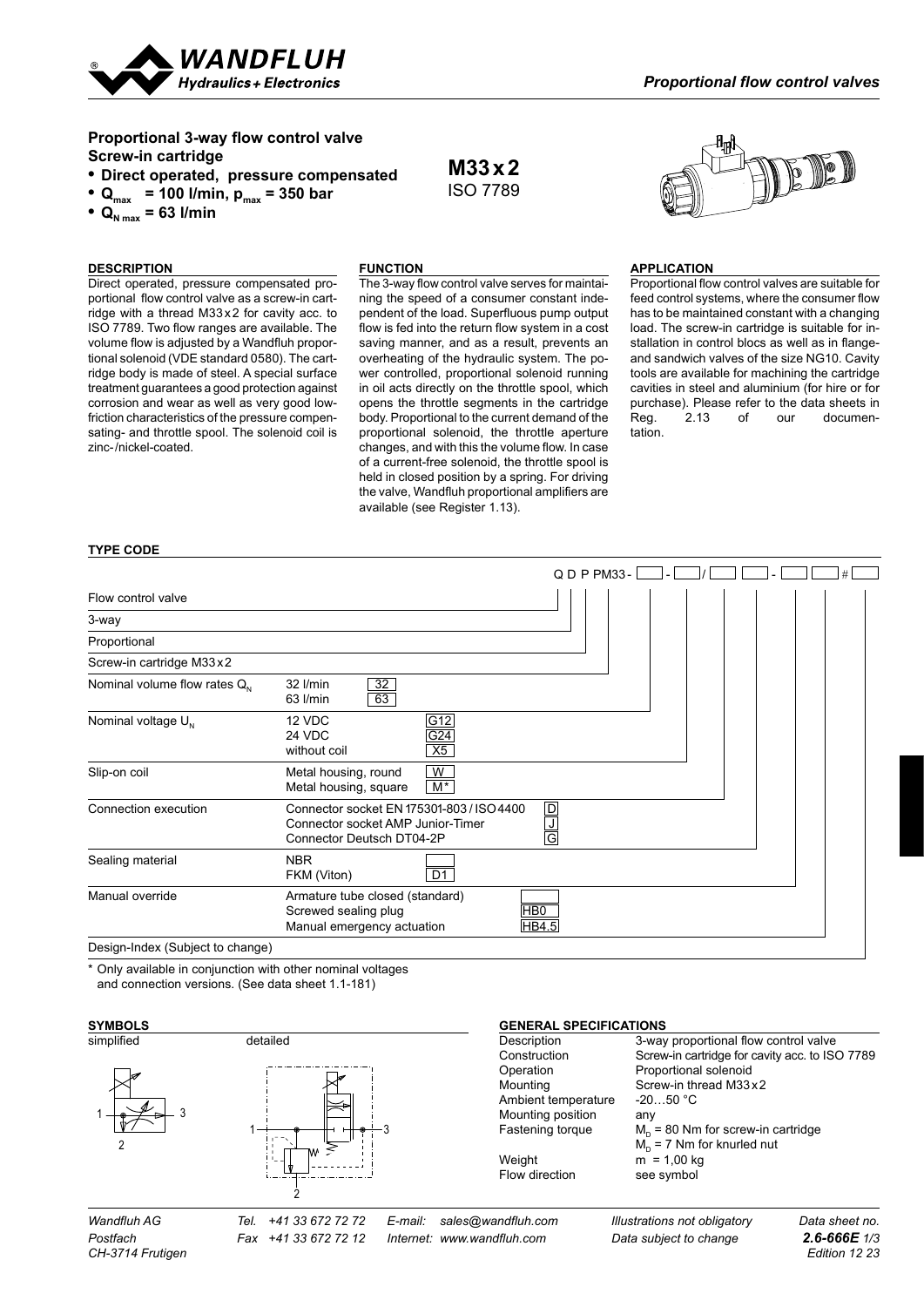

#### **ELECTRICAL SPECIFICATIONS**

| Construction                                                                        | Proportional solenoid, wet pin push type,<br>pressure tight   |                      |  |
|-------------------------------------------------------------------------------------|---------------------------------------------------------------|----------------------|--|
| Standard nominal voltage                                                            | $U = 12 VDC$                                                  | $U = 24 VDC$         |  |
| Limiting current                                                                    | $I_{\alpha}$ = 1560 mA                                        | $I_{\odot}$ = 780 mA |  |
| Relative duty factor                                                                | 100 % ED/DF (see data sheet 1.1-430)                          |                      |  |
| Protection class<br>acc. to EN60529                                                 | Connection version<br>D: IP65<br>J: IP66<br>$G: IP67$ and 69K |                      |  |
| For further electrical specifications see data sheet 1.1-180 (W)<br>$1.1 - 181$ (M) |                                                               |                      |  |

## **HYDRAULIC SPECIFICATIONS**

| Fluid                     | Mineral oil, other fluid on request         |
|---------------------------|---------------------------------------------|
| Contamination efficiency  | ISO 4406:1999, class 18/16/13               |
|                           | (Required filtration grade $\beta$ 610)     |
|                           | see data sheet 1.0-50/2                     |
| Viscosity range           | 12 mm <sup>2</sup> /s320 mm <sup>2</sup> /s |
| Fluid temperature         | $-20+70\degree$ C                           |
| Peak pressure             | $p_{max}$ = 350 bar                         |
| Nominal volume flow rates | $Q_{N}$ = 32 I/min, 63 I/min                |
| Max. volume flow          | $Q_{max}$ = 100 I/min (1 $\rightarrow$ 2)   |
| Min. volume flow          | $Q_{\min} = 0.4$ I/min                      |
| <b>Hysteresis</b>         | ≤ 5% $*$                                    |
|                           | * at ontimal dither signal                  |

 $rade$   $\beta$  6…10 ≥75)  $\frac{50}{2}$ ignal







### $\Delta p = f(Q)$  Pressure drop-volume flow characteristics  $1 \rightarrow 2$  ( $1 = 0$  mA)  $\Delta p = f(Q)$  Pressure drop-volume flow characteristics  $1 \rightarrow 3$  ( $1 = 1_0$ )



 $Q = f (I)$  Volume flow adjustment characteristics 1→3 (p<sub>3</sub> = 100 bar)  $Q = f (p)$  Volume flow pressure characteristics ( $I = I<sub>G</sub>$ )